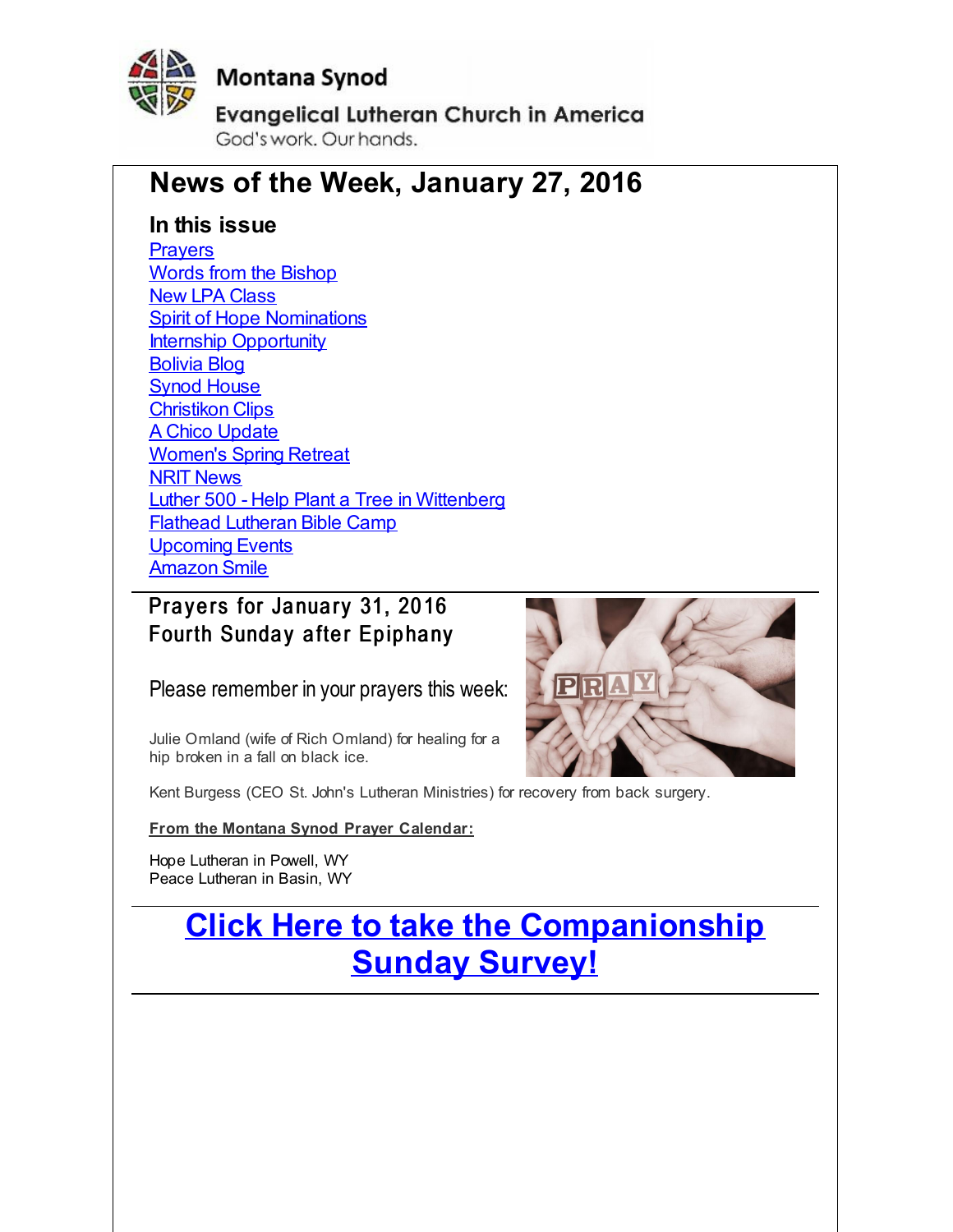# **Words From the Bishop - Deepen Faith and Witness**

The Montana Synod Council adopted 5 benchmarks for our life together, and we have emphasized a different one each year. This year's focus is on deepening faith and witness. Our benchmark explanation reads:

"We remember that Jesus called us to go and make disciples of all nation. We will support and encourage congregations to remain faithful in worship, Word and Sacrament. We will support congregations as they encourage their members to grow in faith and to broaden their witness in their communities and beyond."



This benchmark is about growing and deepening in faith, in

order to serve others. Lutherans are known for our service to others. From our quilts and kits to our nursing homes and day cares, from our soup kitchens and homeless shelters, we are known for serving. Early on, we set up hospitals and orphanages, schools and colleges. Even today, one in 5 people in the United States is touched by a Lutheran service agency. We thrive on this kind of service.

But what keeps us going is the grounding in our faith. It is what inspires us, it is what challenges us, it is what supports us. That's why we have a strong tradition of adult education, of confirmation that engages young people where they are, of campus ministries and outdoor ministries, of youth events and Sunday school (or Wednesday school), of Bible studies, of worship and study, of continuing theological education (NRIT).

Almost a decade ago the ELCA started a new initiative designed to get mor e people to read the Bible. Lots of resources were produced for Bible study for all ages. We talked about helping people to become more fluent in the first language of the faith-namely the Bible. The ELCA declared itself a Book of Faith church, and our Montana Synod followed suit.

The ELCA does not claim that the Bible is inerrant. Rather we confess: "This church accepts the canonical Scriptures of the Old and New Testaments as the inspired Word of God and the authoritative source and norm of its proclamation, faith and life." (see your congregational constitution: 2.03).

This is further clarified in 2.02.c.:

"The canonical Scriptures of the Old and New Testaments are the written word of God. Inspired by God's Spirit speaking through their authors, they record and announce God's revelation centering in Jesus Christ. Through them God's Spirit speaks to us to create and sustain Christian faith and fellowship for service in the world."

We are Bible-believing Christians, and our witness is strengthened as our faith is deepened. We deepen our faith through prayer and bible study, worship and service. Sometimes these are called "Faith Practices." There are many books you can read on faith practices. A popular one is called : "Practicing Our Faith," edited by Dorothy Bass, with 15 chapters on different faith practices by different authors. During Lent the Words from the Bishop will focus on 7 faith practices identified by the ELCA.

Jessica Crist, Bishop

**A reminder:** Please send in your Rostered Leader reports to the Bishop ASAP. We have had a great response so far, so keep them coming!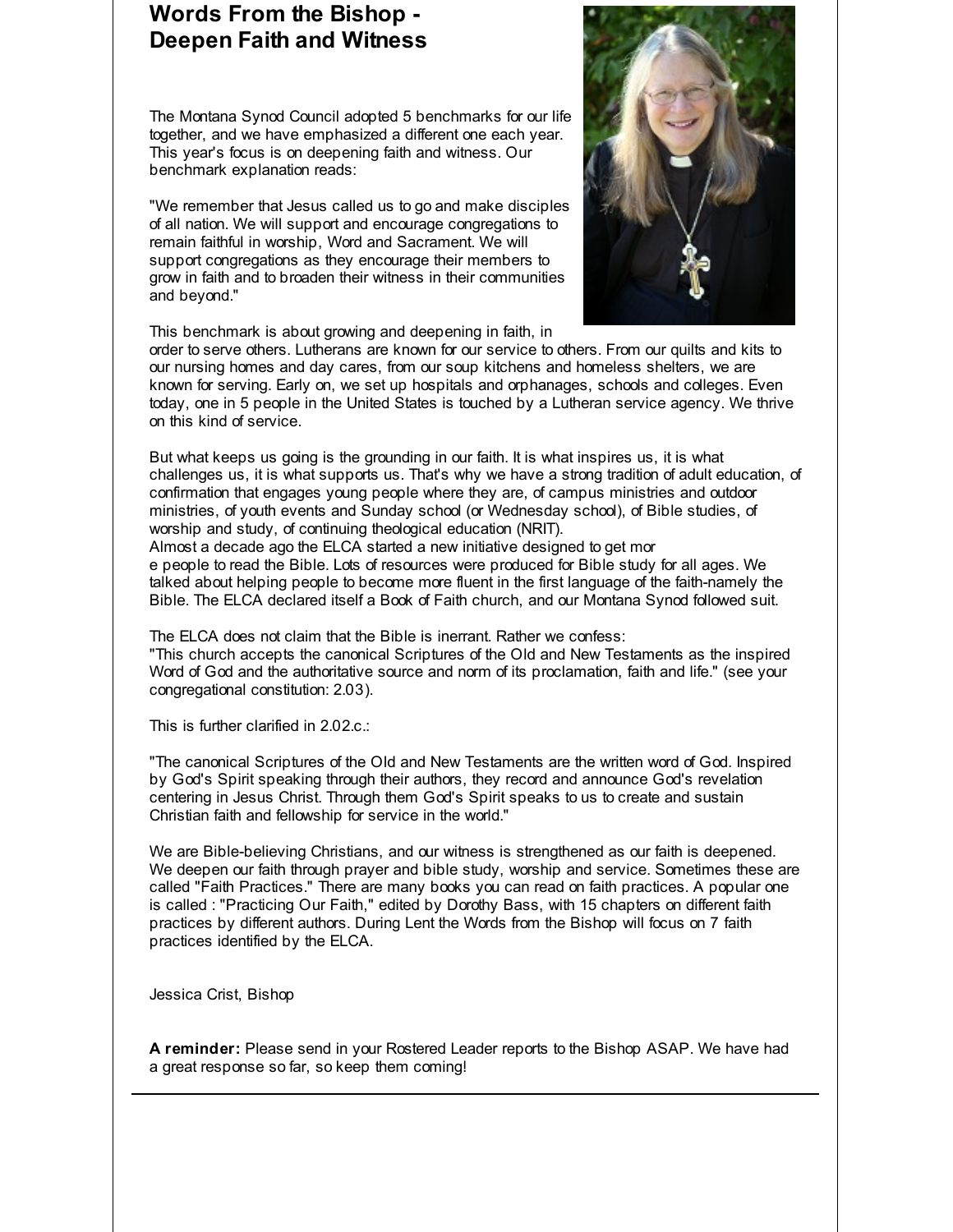

that were completely beyond my preconceptions. The bus pulled into Upington's Intercape station, and I stepped into a period of wide newness and great dependency.

Click here to read [more!](http://r20.rs6.net/tn.jsp?f=001rhCKCJW7OCpPP8e91C3o5tAL3-CaZOY0f8ElavlmkbVyKAhvcnE2V7t2N01NLwK8LE7b7z3YooEVcLhqK-GCfVP5qJA12vmL29_pkU1gh4Q9DNx1h7q-iw08aL98r-5osR7bFTI9cRJli618qEMDS2sYWDhh8mG_xy1pZpIZPD0CYRiu4WP9YTr8G_i_I-ewI4UvpI0vAFdhb_rFv67gkMw3_ObNsz_MHVO_yXZhZcEcGqG9Uv1RIu7_1sv1lcC2&c=&ch=)

# **KOGUDUS RETREAT AT ROCKY BOY'S April 14-16, 2016**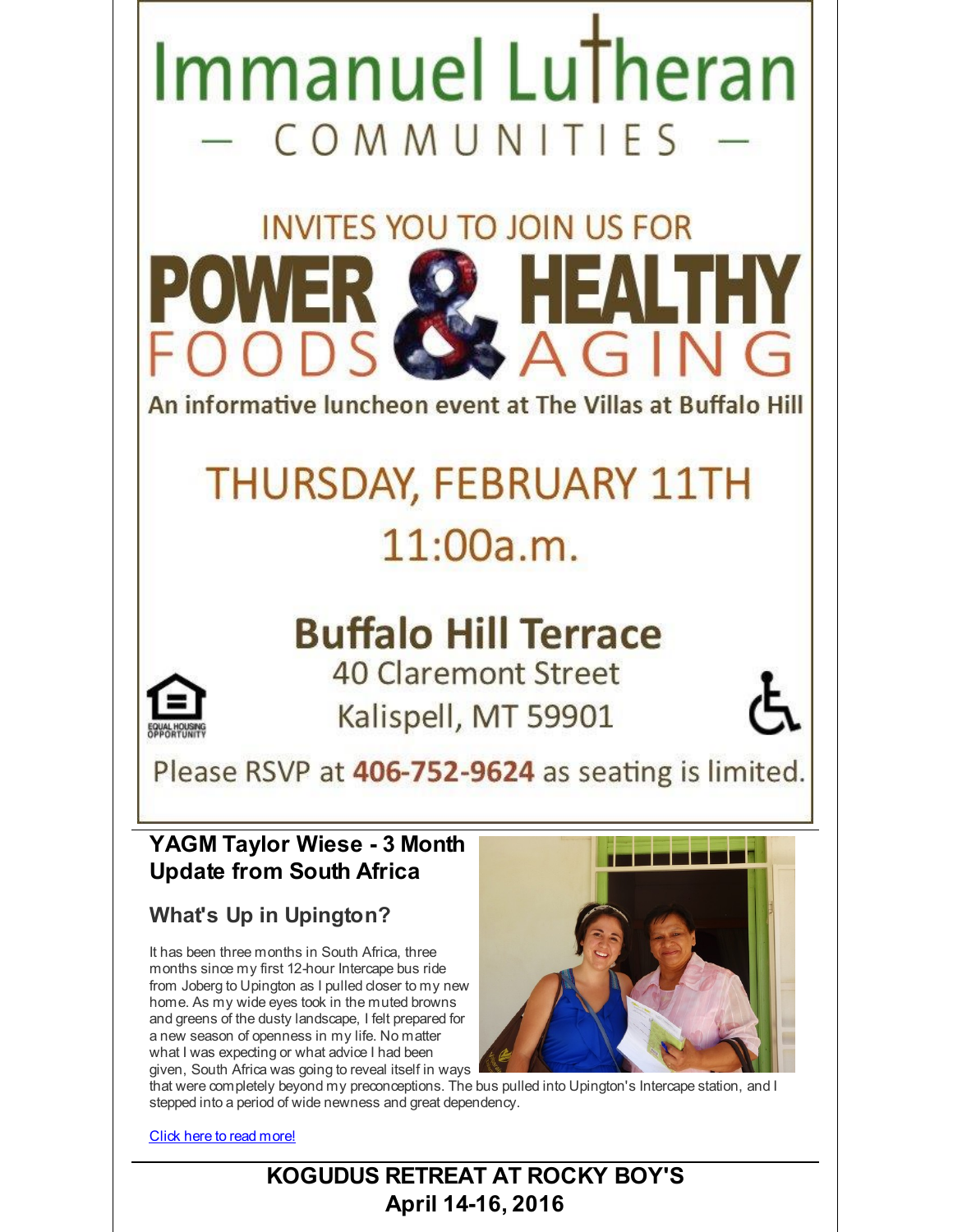Our Saviour's Lutheran Church and the Bear Paw Cluster extend an invitation to the members and friends of the Montana Synod to take part in a "Lament & Laughter" retreat on the Rocky Boy's Reservation.

n with me

We will gather at Our Saviour's Thursday at 6:00 p.m. for dinner and getting acquainted. This Kogudus Renewal Ministry retreat features small group Bible study, creative worship, singing, joke telling, and personal sharing.

[Click](http://r20.rs6.net/tn.jsp?f=001rhCKCJW7OCpPP8e91C3o5tAL3-CaZOY0f8ElavlmkbVyKAhvcnE2V2Qu90Jqvm-uN8MXiMdVA0uZYFCoEl2BFSJItmwQMLvyfPugj4wG3Ia1qCpXBsyX6seP9TCBSXHKl1Hk2wYSNGR5cuHR8cVc5LzUGZDkOFVSCdF19MOZSxucNj7bDPdraxdu9SlbYszDWAKv-2vOxcuC1AUJoaxzfUuEf5dE4OOz7uOXaJhdE_Q7EgK9OiIVLLjSrfFDTSwLTyvcgtExRWtqEOkRcC0EEoMSAXoS0mYW&c=&ch=) here for more information and the registration form

# New LPA Class - Fall 2016

Kogudus

Renewal Ministry

### **2016-2018 Lay Pastoral Associate Class Nominations**

Now is the time to consider lifting up individuals with the gifts and skills for the Montana Synod Lay Pastoral Associate program (LPA). The next class will begin in October 2016, but now is the time to be educating those in the congregation about the LPA program, and seeking their commitment.

The congregational meeting is a good opportunity to nominate and support those in your congregation who have the desire and skills to serve as an LPA in the Montana Synod. At this annual meeting the congregation can pray for and, with the guidance of the pastor, recommend individuals to the Bishop for approval.

For more information, go to the [Montana](http://r20.rs6.net/tn.jsp?f=001rhCKCJW7OCpPP8e91C3o5tAL3-CaZOY0f8ElavlmkbVyKAhvcnE2V9Y-R7LrVg2dCiZbLtaYOpKzgIGCPvI2NluzS3j-Pyp8JwcQlhA_vNR3r-SCBaLCvAoeq0nLUrmWqkQ4cXhBoQ0s0I7vPSYZZWvd1bYt5sv5ktPye8oDe7Ery7ppJYjhow==&c=&ch=) Synod website or call Pr. Jason Asselstine, Associate to the Bishop.

# **Interested in becoming an LPA?**

1. Talk to your church pastor. Talk about what it means to fill in for him or her and the traits it takes to provide pastoral leadership (albeit, temporary).

2. If your church does not have a pastor, feel free to contact our office. We'll put you in touch with someone who can shed some light on the role of an LPA.

### **3. Have your church pastor contact Bishop Crist or Rev. Jason Asselstine, Assoc. to the Bishop via email or phone call. This contact and conversation will be your pastor's recommendation for your participation in the MT Synod LPA program.**

After approval from the Bishop (to enter the program), please ensure you have the following items to our Synod office at least 3 weeks prior to the class start date (our staff admin person will send you the paperwork to begin the process):

1. Completed biographical, information sheet.

2. Initiation of a required [background](http://r20.rs6.net/tn.jsp?f=001rhCKCJW7OCpPP8e91C3o5tAL3-CaZOY0f8ElavlmkbVyKAhvcnE2V7t2N01NLwK8GB9H0LXEFKf1xZmzNqfyNkH8rI0wxwALAbGunZjQ8nUkN99RZt42pu2j6aUB1C0MYHmgHb9GIqYNZJST6mYS_uAXc-ht09DVkPm1fLRIiWUd7VBnCkelW6cqDQ67qXj7pXFWzXGlcm7Tvds-5LtQSQ==&c=&ch=) check

3. First year's payment of \$200 via check made out to "MT Synod" with "LPA training program" in the check's memo section. This can also be brought with you to the 1st group retreat.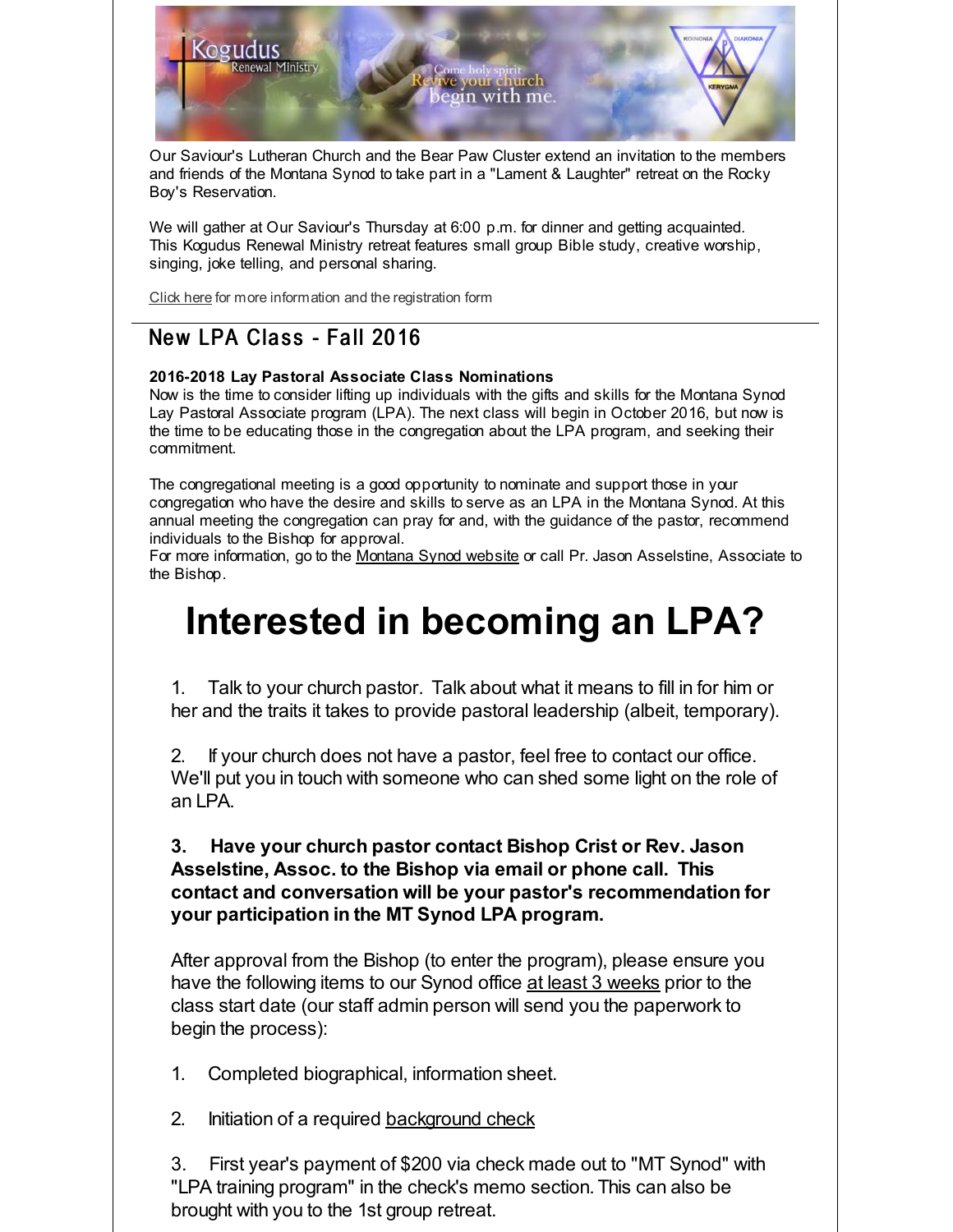Still have questions? Call our Synod office at 406-453-1461

### Spirit of Hope Nominations

The Spirit of Hope award was established by the Montana Synod Council to recognize individuals and ministries who have exemplified the spirit of hope in their lives.

For Perseverance and Faithfulness in Ministry with the People of the Montana Synod

Please submit a letter nominating a person, group or ministry for the Spirit of Hope award by February 15, 2016. The Montana Synod Council, in its meeting February 26-27, 2016, will select the Spirit of Hope awardee.

Past awardees have included a family who has adopted a dozen special needs children, a congregation whose building burned down on Christmas Eve and rebuilt by the following Easter, Lutheran Disaster Relief fire relief workers, individuals who have battled life-threatening illness, people who have gone above and beyond to serve their community, and more

### **Summer Internship Opportunity for College Students**

Messiah Lutheran Church in Vancouver, WA, is again offering two internships for full-time college students this summer. These will be 10-12 week full-immersion experiences into the life of the congregation. The program is specifically designed for young adults to discern whether God may be calling them into professional church work (including ordained ministry) or to other vocational pursuits. Housing is provided along with a \$4,250- \$5,100 summer stipend. An internship description and application materials are available online at: [http://bit.ly/Summer-Intern-Program-2016](http://r20.rs6.net/tn.jsp?f=001rhCKCJW7OCpPP8e91C3o5tAL3-CaZOY0f8ElavlmkbVyKAhvcnE2V7t2N01NLwK83cVpSc7OOi6Y_1TGsGMAETRmSonCcDdmRhh0cWiNeJ8N22kyVAIfpG2zlcSHqsc28KJkZmKpIYr_V_P58XkhyQn_hZfzRxcIT8vFrhI6vaJs4dJrj2RsNtRnqCZSyFsG&c=&ch=)

## The Montana ELCA's sister Synod in South America is the country of Bolivia.



Bolivia is a land-locked country in the center of South America with 8 different regions and very diverse geography. In the north is rain forest with tributaries to the Amazon River. The south is very dry with salt flats, the east has palm trees and the west has very high mountains.

With over 10 million people, Bolivia is one of the poorest countries in the world with the average worker earning just \$2.00 US per day. Most of the people are concentrated in the major cities.

Although Bolivia is 95% Catholic with Spanish influences, Lutherans have been in Bolivia since the early 1900's as German immigrants moved to escape various political regimes. After WW2, many German & Italian refugees settled in South America. In 1531, the Spanish conquered the Inca's, taking over the Alto Peru which included Bolivia. In 1825 Bolivia became independent from Spain. In 1938 the ElAlta Church was founded by the Missouri Synod and became ELCA in 1970.

To read more, dick [here.](http://r20.rs6.net/tn.jsp?f=001rhCKCJW7OCpPP8e91C3o5tAL3-CaZOY0f8ElavlmkbVyKAhvcnE2V0cuHfeX5jFuPtttPgdjvTG9Jry98hqFblcFhVXzBIpI0fclab0smGbiWeEkWFVKo_CQOxCSqolqT3n6B35An7anF-zpKMa1Gr3ECYSCgH_cPs1ZE8H7ijpU_yYyUh0ix4SS_9GKzkdCRPyKCx7jKyA=&c=&ch=)

# Sy nod Hous e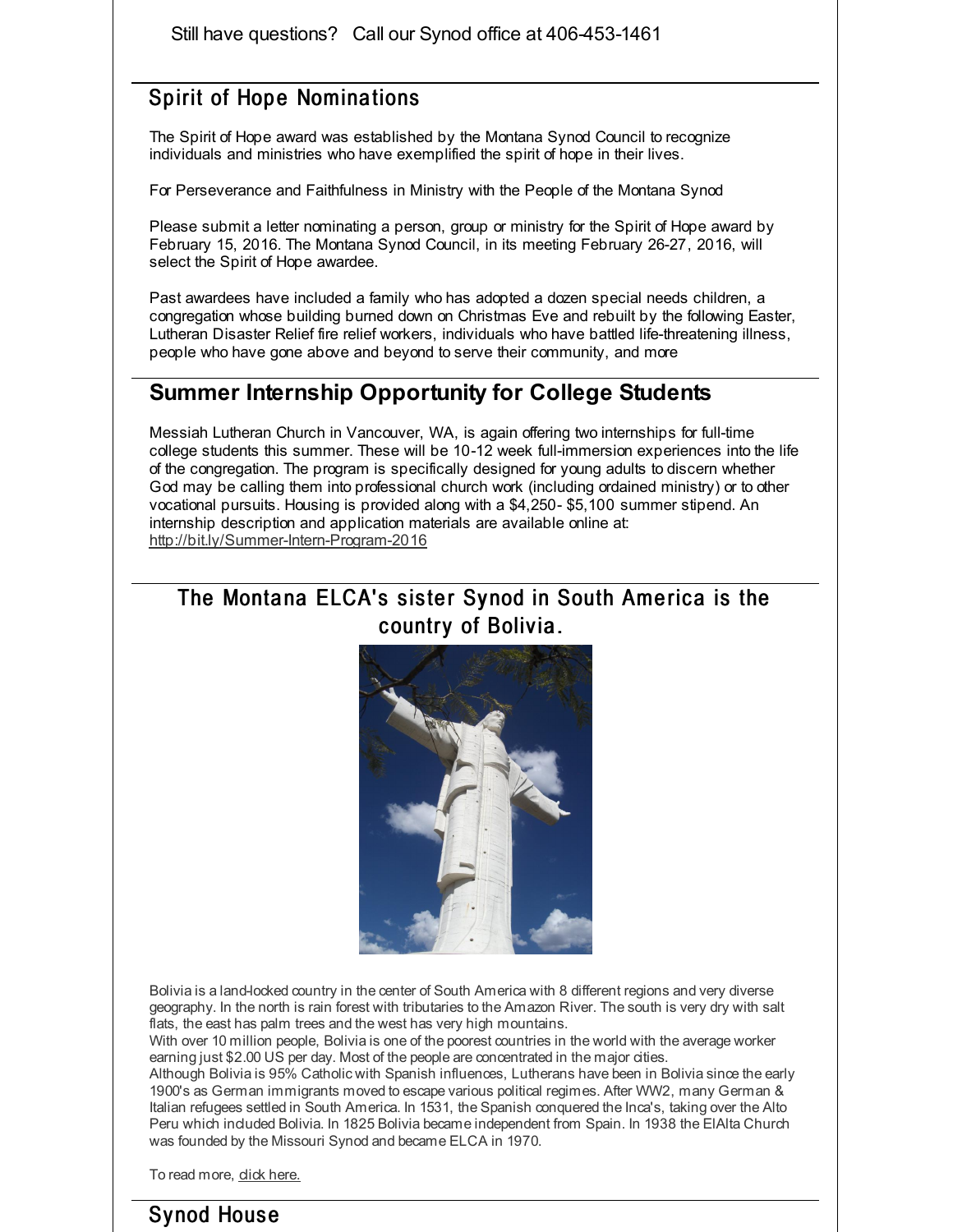Welcome to 2415 13<sup>th</sup> Avenue South in Great Falls - the home of the Montana Synod.

Come on in and look around. The Bishop's office is to the right while Susan and Colter share the office to the left. And there is the work room with the copy machine and supplies needed to carry out business.

Go down the stairs and you will find the bathrooms (yes, they are down a flight of stairs), and two offices - one for Pastor Jason and Pastor George has a conference room lined with full file cabinets to keep him company.

Oh there are more file cabinets there - the foyer has some and the office shared by Susan and Colter. Full file cabinets everywhere.

WE NEED YOUR HELP! We need space for our staff to work efficiently and effectively. Your gift to the Synod House Campaign will help us provide space to work - and yes, space for file cabinets.

# evious news and notes:

### **Christikon Clips**

### **February, 2016**

*Information for our Congregations*



**FOR EVERY** 

SOMEOI BUT THE

H E B R E W S

Christik on You th Camp Brochures have been mailed to every young person in your congregation who are in grades 4-12. The brochures detail some very special possibilities,

and some very special deals for registering early for camp, and for bringing a friend to camp as a new camper. Save by registering before March 15. Additional brochures are available from your church office.

Do it on line! You can use the Internet to register for all camp sessions at Christikon, or to make a gift, or to find out more about this special ministry. Go to www.ch ristik on.org.

Save the dates: The annual Christikon Benefit Auction at the Billings Depot is coming on Sunday, April 24

Too few young people (not tomention adults) have significant outdoor experience. Christikon combines spirited outdoor experience with focused community experience, helping to open people to the deeper realities of the life of faith. Think about joining the Christikon life this coming summer. It can do a world of good...

> It is the mission of Christikon to awaken and nurture faith in Christ exploring God's creation and the adventure of life together.

**CHRISTIKON** ● *1108 24 th Street West ● Billings, MT 59102 406 656-1969 ● christikon@aol.com ● www.christikon.org*

## A Chico Heads Up

Sorry for any confusion! The only accommodations that are left at Chico Hot Springs Resort are for 3 partial reservations (meaning for 1 or 2 nights only, not for all three) and two off-site houses (no discount offered by CHSR) that can accommodate 4 to 6 people each. The Resort has provided a list of alternate lodging that they recommend.

Registration materials will come out February 9<sup>th</sup> (Fat Tuesday) on the Synod website.

Rev. Linda Webster Logistics Chair for the MT Synod Pastors' Conference

Click here for Alternate Lodging [Information](http://r20.rs6.net/tn.jsp?f=001rhCKCJW7OCpPP8e91C3o5tAL3-CaZOY0f8ElavlmkbVyKAhvcnE2V2Qu90Jqvm-uh0UFpqv6tmLM1fi23ngGRS63ZLIhKqrkzSo5QcqErn6SvnHGPwdlUqSH0JKDfDFKyG7uiv3xW4H60dxv1DQmbJWty8k4mvO0E9oZnVBAyi3gaHzgApcxclVpSYu2W1k33MNk4LY60k_J5oRcNgFvzTlrf5ZJfOlL0AcjK1UMh1BLtmerVcrVHGzXla-n5LBz1XKamguQqVk=&c=&ch=)

# Grace Gathering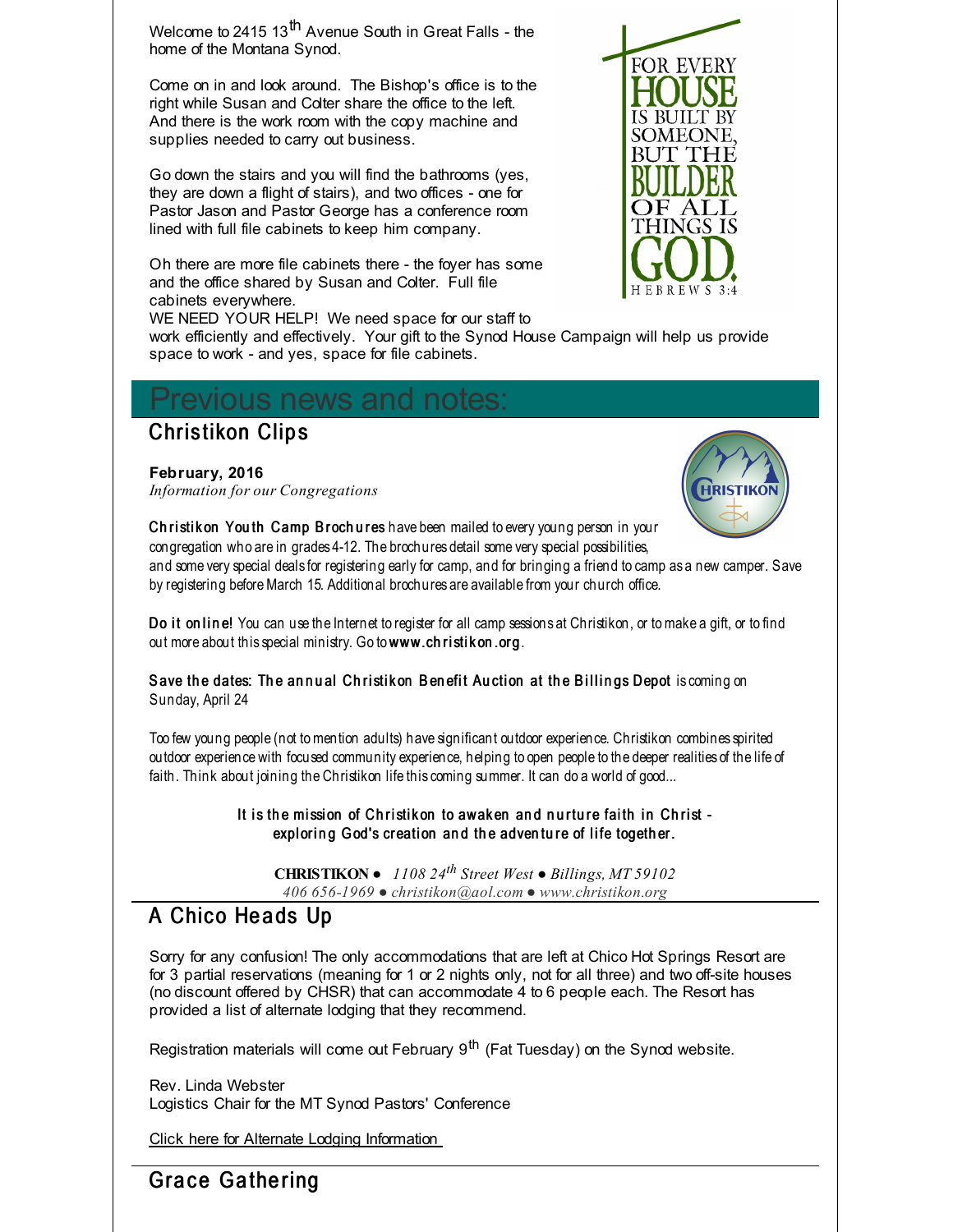

Grace Gathering Invitation

**Learn more and register at [www.ELCA.org/GraceGathering](http://r20.rs6.net/tn.jsp?f=001rhCKCJW7OCpPP8e91C3o5tAL3-CaZOY0f8ElavlmkbVyKAhvcnE2V7t2N01NLwK8Yf4nBZmcpmjwmO-vYZbZHsyW3jBSCKE4zp00LzV0CsQdWR4enh-CtobaxISK6sTDkU1gPHxcLM2ItgPwnInNbS1OO9IUQq7XEXlUbGnfKihR3nwHdamRweRKYoJIZlCa0YlBdRCvjo9UtLOzPE-uY_xVbhLrlKdHIhr_J-RlxzpbMIv5u6wKcD54WvOl0nd2yuXOaTIOsam0ifbiIdYSIbZCEWw0bgPiC4FNVMRKN0Au9sgi7VPqbgY1CDB2NaNmJ0KiiGfbjhKFuZuGWu0Paxk7G0cyqdiGvlTU6urJvKp-_kovq9lFwBT2WCr6MUn7Kb20dACCigA=&c=&ch=)**

# Women's Spring Retreat

April 22-24, 2016 Flathead Lutheran Bible Camp

SAVE THE DATE! Plan now to attend the WOMEN'S WOMEN'S RETREAT. Motivating speaker, Fun, Fellowship, Service projects, Music, Great food (no cooking!).... Bring your friends, daughters, mothers, granddaughters (14 and up) along for a fun, restful, spirit-filled weekend on beautiful Flathead Lake. Check out [www.imluchurch.org/womensretreat](http://r20.rs6.net/tn.jsp?f=001rhCKCJW7OCpPP8e91C3o5tAL3-CaZOY0f8ElavlmkbVyKAhvcnE2V_YaR7uEIIZDaWoZBF0VayqCTyUAw84GI4Xak-iYw0m4xoZm5qLJqYJGwyJegO7xsIVNQR5l-Guh6Ikh0UQA5BStrShWq_ReyAYCYcdO9DqBCTaHu5p1K5wCdrmCXCVsVrOaY-XdBIMA&c=&ch=) for more details, to get on our mailing list and to register! Hope to see you there. Sponsored by the Five Valleys Women and Great Divide Clusters.

# **Click here to [download](http://r20.rs6.net/tn.jsp?f=001rhCKCJW7OCpPP8e91C3o5tAL3-CaZOY0f8ElavlmkbVyKAhvcnE2V9syxtnIRVZWvCekYWtoS5FXOD8jL507iqLFX9LJMnPsfREWkBQhRn21KQ1BXCApdK2YD3DeMA-PajkFjkhKynmG-cgVjKUQNfoETMu89XVVs9ght2ChLIq6iabPm78lYv6qd5tP2q8JJ-MpdtiSHJiPGHPjWdF1fpOOuKYdgPSvd3X2vQHJsciX2utuB-cMa0oiLzAJVOvF8g3ENbMVUTg=&c=&ch=) the 2016 Annual**



**NRIT News:**

*The following events require pre-registration:*

### **Rural Ministry Workshop**

**with Dr. Alvin Luedke Luedke**

**Tuesday, March 1st**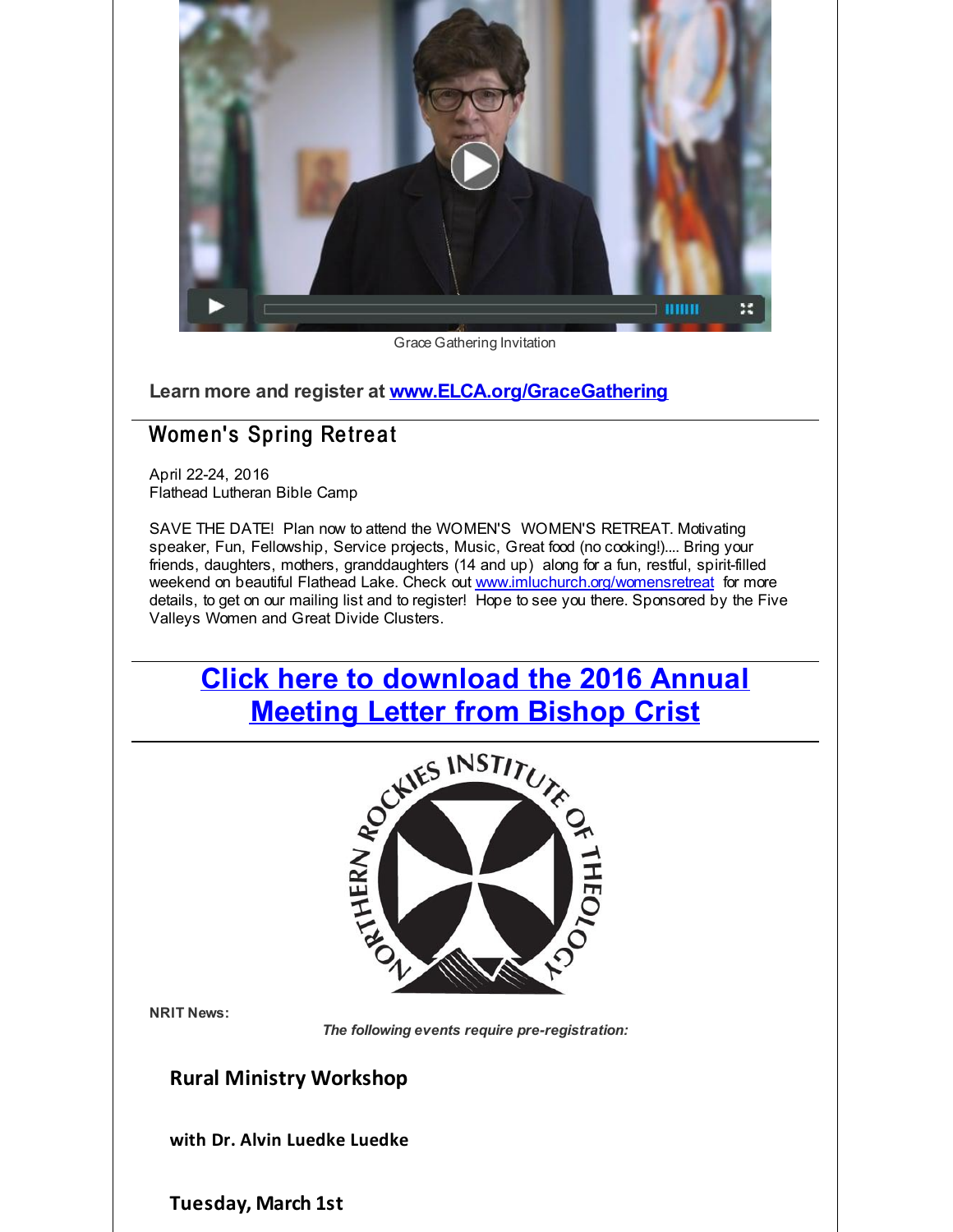**9:30am - 3:30pm**

### **Zion Lutheran, Glendive, MT**

This workshop will provide a chance to gather with colleagues to talk about rural ministry. The morning hours will focus on change in communities and congregations and the griefs, challenges and opportunities associated with change. The afternoon will include time for asset mapping.

\$75 for clergy (JC Scholarship Funds available) \$50 for New to Ministry, LPA, retired (JC Scholarship Funds available) \$20 for lay not needing CEUs Register on the NRIT website

#### **Narrative Lectonary**

I have not been successful I attempts to plan an NRIT class on using the Narrative Lectionary. I haven't given up but, in the meantime Luther is offering the following that looks excellent. Webcast: Narrative Lectionary Study Series - June 7<sup>th</sup> - Feb. 7 Designed to provide theological insight and preaching ideas. Each webcast session is archived and available throughout the preaching period covered. Go to [www.luthersem.edu/kairos](http://r20.rs6.net/tn.jsp?f=001rhCKCJW7OCpPP8e91C3o5tAL3-CaZOY0f8ElavlmkbVyKAhvcnE2V7t2N01NLwK8pwG8LjAPM5VbM2MWkUf4_dtUJNL8x6_Uj8Ph8_DPQMihFlF5-0GAqJ-zSbFAJjDSo20ByJWtaLH_mCJnkq7nFdNvdboFY2oHfUQQ_Jw_Vwzvxpn0venfAQ==&c=&ch=) for more information.

### **SCHOLARSHIPS**

We know that some churches are not able to provide the recommended amount of continuing education assistance and what is offered doesn't always go far enough. At the same time, we strongly believe in the importance of continuing education for our synod and we support the ELCA expectation of 50 hours of continuing education credits a year.

- Scholarships are now available to cover half the cost of NRIT events.
- Apply online or by leaving a message for Jenny at 406-453-1461.

\*NRIT is grateful for financial gifts in support of this scholarship fund. Designate by writing "Jessica Crist Scholarship Fund" in the memo line.

# The Luther 5

**The Reformation 500 Task Force is looking for people to serve with our group. The only requirement is an interest in Reformation history and how the church is continually reforming. Many of our meetings are held via Google Hangouts so that very little lengthy travel is necessary, also helping to fulfill the first benchmark of the Montana Synod, "Meet the future boldly." If you would like to join our fun group, please contact Rev. Tonya Eza.**

## **Help Plant a Tree in Wittenberg**

"Even if I knew that the world were to collapse tomorrow, I would still plant my apple tree today." (attributed to Martin Luther)

In anticipation of the 500<sup>th</sup> anniversary of the Reformation, the Lutheran World Federation in sponsoring "500 years of reformation-500 trees for Wittenberg." The Montana Synod has been asked to participate by donating a tree. A representative our reformation task force, Tonya Eza, will be present for the planting of the Montana Synod tree.

You are invited to participate by helping to raise the \$500. that the tree will cost. You could: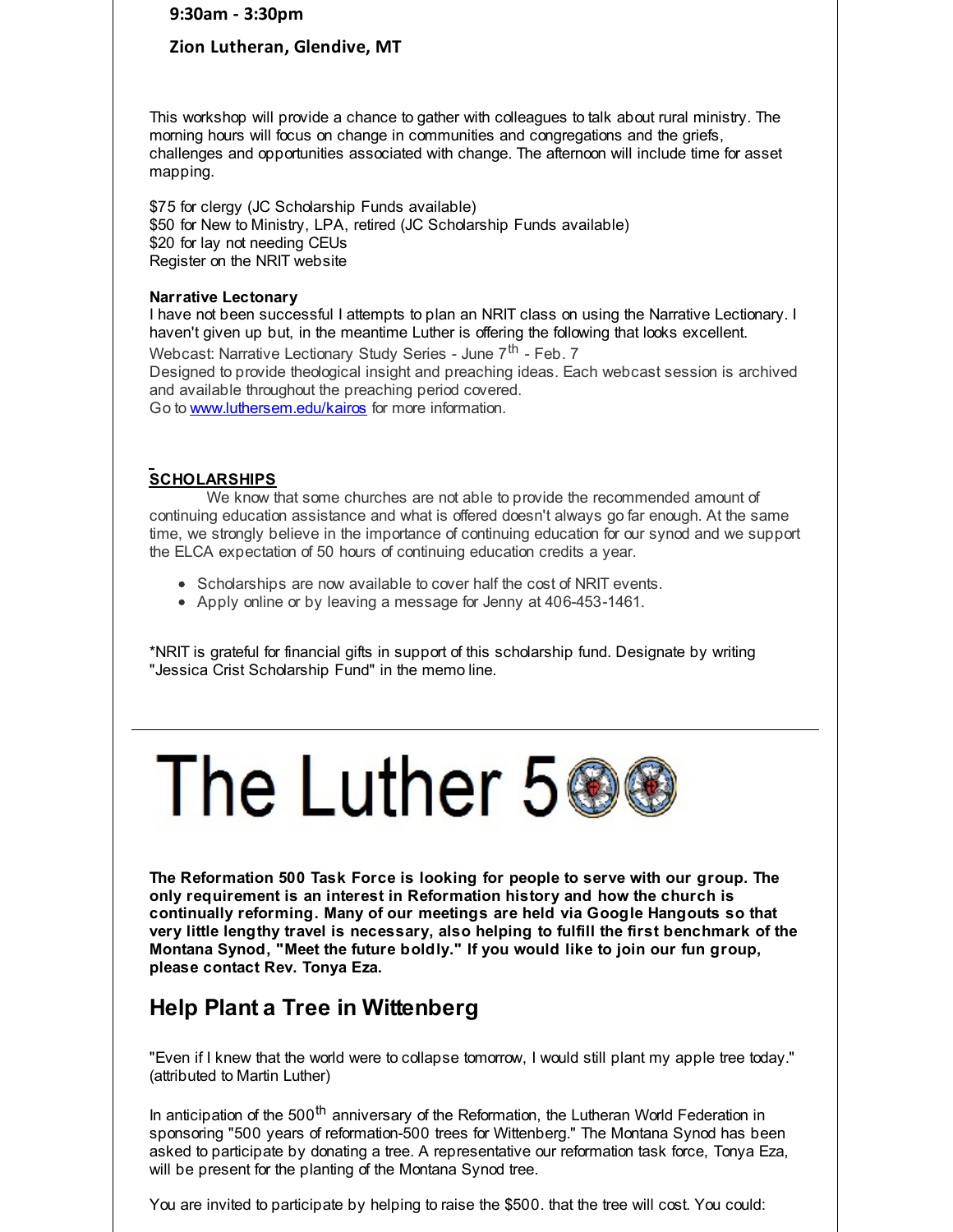Dedicate a Lenten offering. Do a special appeal on Earth Day, April 20. Use it as a Sunday School, youth group, Bible Study group project. Do a special offering.

Send checks to Montana Synod with "Wittenberg tree" in the memo line.

In conjunction with the Montana Synod's third strategic benchmark, "Deepen faith and witness," the 2016 Synod Assembly and Theological Conference theme will be the 500th Anniversary of the Reformation. Yes, it's a year early, but this is part of how we meet the future boldly, so that when 2017 comes along, we will all be prepared! In conjunction with the Synod Assembly, the Reformation 500 Task Force is sponsoring a Reformation stole and banner contest. We invite the member congregations of the Montana Synod to bring original stoles and/or banners with them to the Synod Assembly in June. Following are the rules that we ask you to follow:

If you are making a stole:

- Stoles must be able to be worn while presiding over worship, and should be able to withstand 10 worship services (feel free to experiment with materials!).
- Stoles should be between 3" and 6" wide at the shoulder, and between 48" and 54" long.

o Be sure also to consider weight of stole and range of motion for the pastor in your design.

*Stoles need to be appropriate for a liturgically red service*

o Red doesn't need to be the only color in the stole, but it should play a prominent role in the color palette of the stole.

• The stole should be your own original design - it is fine to use established patterns (provided they are not copy-written) as long as they are put together in your own way.

### **If you are submitting a banner:**

• Banners should be appropriate for display in a worship context

o The size of the banner should be able to fit comfortably within the dimensions of your sanctuary.

• Banners should be of an original design. You may use established patterns (provided they are not copy-written) as long as they are put together in your own way.

Please bring the stoles and banners with you to the Synod Assembly, and they will be displayed in a place where everyone can see. Assembly attendees will vote on their favorites.

Questions? Please contact Rev. Tonya Eza, chair of the Reformation 500 Task Force, or any of the other members of the group.

# Flathead Lutheran Bible Camp

# **Retreats, Events, and Updates:**



*For additional information about these great upcoming retreats and events, check out our website at [www.flbc.net](http://r20.rs6.net/tn.jsp?f=001rhCKCJW7OCpPP8e91C3o5tAL3-CaZOY0f8ElavlmkbVyKAhvcnE2V7xjpARWAVvLHQVNKU97dUAA5CF4pZtgl6theczmQesqWBDKo-cE3Hqfxad4WarhPuQuUcQ5LgwYbAgQmVdIktSWhgciq39gEQDAIYbT6KtT0vqXL9VO_71BwAwaLg_DdPoqmHDL_jNHIeMKo22hfAi48D3vGTnI9MTPnTkfzn3vPdrecUGPYWmIzIoZAKE4Fo83cBnYYWZW&c=&ch=)! Also, watch for our*

*2016 Summer Brochure around Christmas! Be sure to register*

*early for your first choice of weeks and programs!*

# January 21-22: Camp Songs & Liturgy Review Retreat

FLBC will be reviewing camp songs and liturgies in preparation for the 2016 summer camping season! You are invited to join Pr. Roberta Smythe, Pastor Grant Applehans, Jeremy Duprey, and others for an overnight retreat at camp, from Thursday noon until Friday noon. Call the camp office for more information!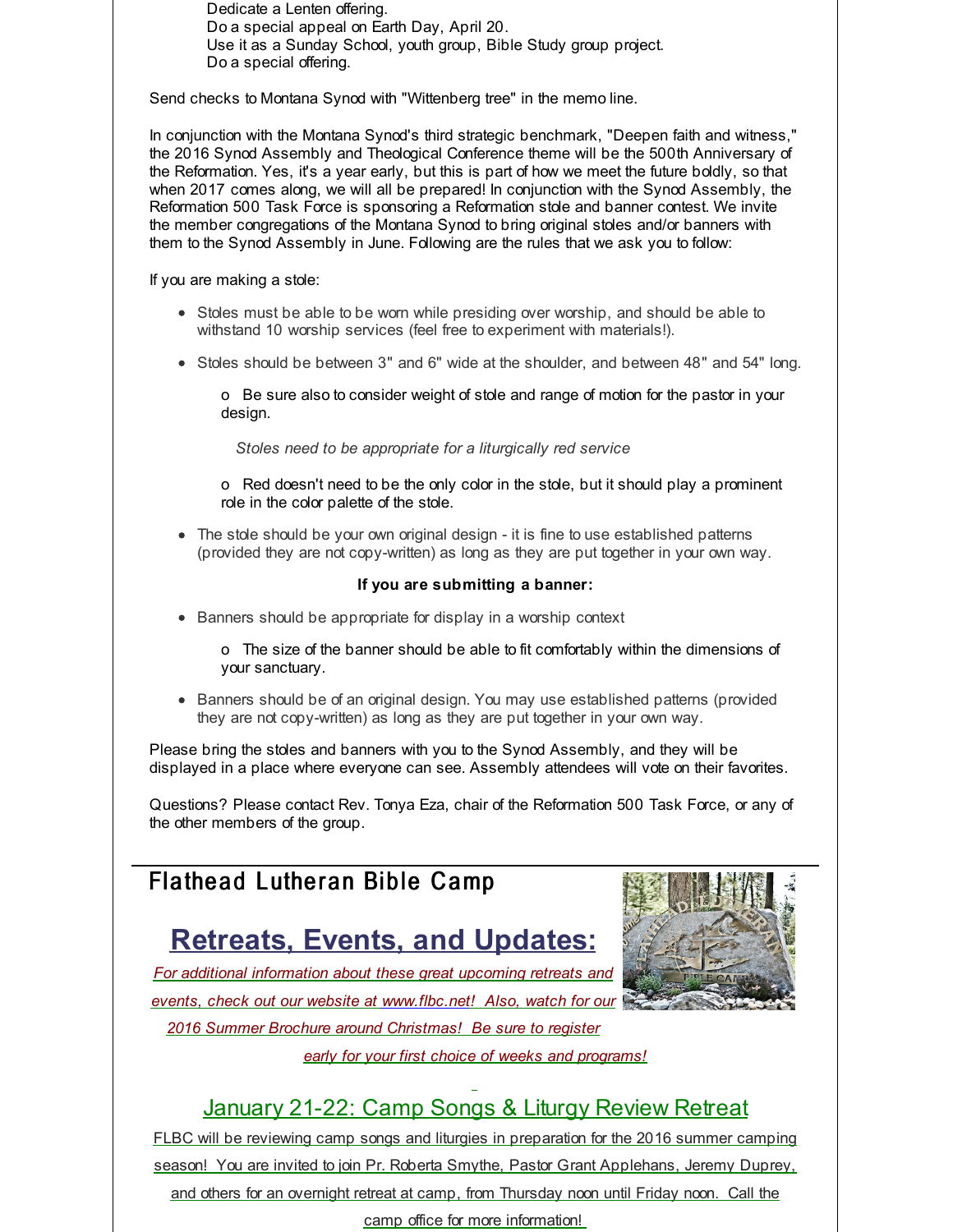# January 22-24: Junior & Senior High Youth Ski Retreat

Come with your youth group to ski or snowboard at Whitefish Ski Resort or Blacktail Mountain. Enjoy excellent food, fellowship, worship back at camp! [CLICK](http://r20.rs6.net/tn.jsp?f=001rhCKCJW7OCpPP8e91C3o5tAL3-CaZOY0f8ElavlmkbVyKAhvcnE2V7xjpARWAVvLLIBmCclrrM56JmU0V9rsZFo551xS0DIcVPjMA1424Z6mQ3oXMpq-sXPzBmp9RGv5A_wGYyMigUTLxpL9BXG_Fi8gQV7yztSR2yT1PCU27NDixyvRQzpif7nKy43ex_fngMIjeQC_N0RHeFPFT2Mqd2VBWpXhFUBq0fL-N3FQr4QhweoRupVRiGNh1eixdw-T&c=&ch=) HERE for more information!

# March 13: Outdoor Ministry Sunday

Celebrate camp on Sunday, March 13th at your congregation (or pick a Sunday that works for you)! [CLICK](http://r20.rs6.net/tn.jsp?f=001rhCKCJW7OCpPP8e91C3o5tAL3-CaZOY0f8ElavlmkbVyKAhvcnE2V7xjpARWAVvLYwaYvz4d7K5X8fAJ4K4h9GZk42tzW5W8XMTtl6WVgDWXVXht7zar-S9qBHHru0r18cpDRA6qxoXvuQNvwmjk81mvZUvdgZOQOnPPtauvulorJUcaMw9NUfBisS1EFTTlikJkH31ge4oNJP5aI7cJCJ4k0cOISFvnCkXfM0gAFhZZT2wqRLRCYgCih_s1QynB&c=&ch=) HERE for more information!

# March 18-19: Middle School Retreat

A one-night overnight retreat to bring your youth group to camp, filled with fun, games, Bible study, craziness, and an introduction to our 2016 summer theme, "Living Like Jesus." CLICK HERE for more [information!](http://r20.rs6.net/tn.jsp?f=001rhCKCJW7OCpPP8e91C3o5tAL3-CaZOY0f8ElavlmkbVyKAhvcnE2V7xjpARWAVvLlwJm1nLrxtTcyRfgg0zYUa-EOWXwh7I07ewYDPrVJLQCW_ZX_v9wVO9NFCTLujAsxXn-GCPraJnNGCR_YUfOxr8pbr5113xVztFn4bVHC3nNYD5YR0exe0pHjtHK6hQCBPis9AkvPWRHNsg9NelrtnIhE-Han5rSBbciqs3ov4RXKvj01UQxU5bvmyK6bslD&c=&ch=)

# March 18-20: Cross Country Ski Retreat

Whether you are brand new to cross country skiing or an expert, this retreat is for you! Participants must be 13 years of age or older. [CLICK](http://r20.rs6.net/tn.jsp?f=001rhCKCJW7OCpPP8e91C3o5tAL3-CaZOY0f8ElavlmkbVyKAhvcnE2V7xjpARWAVvLHmMSDDugU9oUU-GgVgI06gh5cokKDpInFHM1_OaBWI2vWucVCPuDZhgensehvJp2XMbpu4gha9HA52qwovV_B2gMJp4pBBY3Wa8FKCP8lZmSUe7S-DYW3CCkz7CFyPE9KH9hIWSn-GSPEGdBkmjhyfv-mzYBqPEkt2a4-Pc6X26hUQRTvwwxmK05s6uaqOHB&c=&ch=) HERE for more information!

Rev. Nathan Clements, Associate Director Flathead Lutheran Bible Camp 603 S Main St Kalispell, MT 59901 (406) 890-5104 (cell)

# Click Here to Take the, "Yes I read the Entire News of the Week [Survey"](http://r20.rs6.net/tn.jsp?f=001rhCKCJW7OCpPP8e91C3o5tAL3-CaZOY0f8ElavlmkbVyKAhvcnE2V2Qu90Jqvm-uEs49oxepCEGAVGROaX_xBMA7Q1KCHUsDJFOqzz_qsk2_Le5DwgXqYgz1f36Z6N1NxyqjPCnUO93As4SnZYXDp9qJcZN4PXPGg9xT60t1yazKaS_pDCRXT_4Q9nqn_ymPyoCTtxzNVG4=&c=&ch=)

# Up coming Events, etc.

**February**

1 NRIT Midwinter Theological Conference 12-14 Synod Youth Snow Event

**Please put these important dates on your calendar:**



**2016 Montana Synod Assembly and Theological Conference**: June 2-5, 2016, Holiday Inn Grand, Billings

**2016 Bishop's Convocation**, October 14, 2016, Our Redeemer Lutheran Church, Helena, Montana **2016 First Call Theological Education**: November 7-9, 2016, Great Falls

**2017 Montana Synod Assembly**: June 1-4, 2017, Best Western Heritage Inn, Great Falls

**2017 First Call Theological Education:** November 6-8, 2017, Great Falls

~~~~~~~~~~~~~~~~~~~~~~~~~~~~~~~~~~~~~~~~~~~~~~~~~~~~~~~~~~~~~~~~~~~~~ Find upcoming issues of **The Parish Paper** [here](http://r20.rs6.net/tn.jsp?f=001rhCKCJW7OCpPP8e91C3o5tAL3-CaZOY0f8ElavlmkbVyKAhvcnE2VwmOt1--sZwSWyAMBTrvPPA1JvnIPHne1kt1tJvUFdvCBsvAUcE0qxi3-lKjtalLw43KPLs5tIc74anAMPyjns3D79f7CTWye0tMdxxf2oL2QAF24Kel0ywARnHfgjYEgVH9ZYfD1vBHr526APnllFIlnTZN55AbCg==&c=&ch=)

To see what's coming up on the Montana Synod Calendar, go [here](http://r20.rs6.net/tn.jsp?f=001rhCKCJW7OCpPP8e91C3o5tAL3-CaZOY0f8ElavlmkbVyKAhvcnE2V6QYrfi5S8hO3D3Ay1X3D2CWWjQt0xy2qjSMR4uFRcdV9x2x4W9fXEIPB3AvXSjeANsQ2nmLUHioQPTy9ls6SsaGF9AoR1zrbNIGJI2HyDgIlubdOIp0-XwrXDB0DFpQ_gpMKxzJPz5AZT7TpZmGr4U=&c=&ch=)

To download or view our Clergy Roster, Congregational and LPA Directories, find them [here](http://r20.rs6.net/tn.jsp?f=001rhCKCJW7OCpPP8e91C3o5tAL3-CaZOY0f8ElavlmkbVyKAhvcnE2V_sq2_s7vJzajSYNR8pj4b_zNE7mZkIjRC0HKKvxvMnEb-ZcTvy86FqGGKrO52M8XyFIJbDKHlcdZx4ETHOlC3xmvAoH0QJdKcxwzR_aSZritTAnpFPxb9NR0hr1Tva7MQaPbMAwm4hUJTsLu4Rkp4Y=&c=&ch=)

Roster Transitions are updated mid-month and may be found [here](http://r20.rs6.net/tn.jsp?f=001rhCKCJW7OCpPP8e91C3o5tAL3-CaZOY0f8ElavlmkbVyKAhvcnE2V_sq2_s7vJzauCER2VT0xco9om3SlfwdJD8wVxZq27H-d0fYhnmLTNcRriiH7R96xBK5e4aZAG1NleTNNaLMiFWpHUuw5qHzpKzn0T6t130PkTj9JwyZV4PvzLcXnYDzghyZd5D58drBcva6mn-vO1w=&c=&ch=)

# Amazon Smile